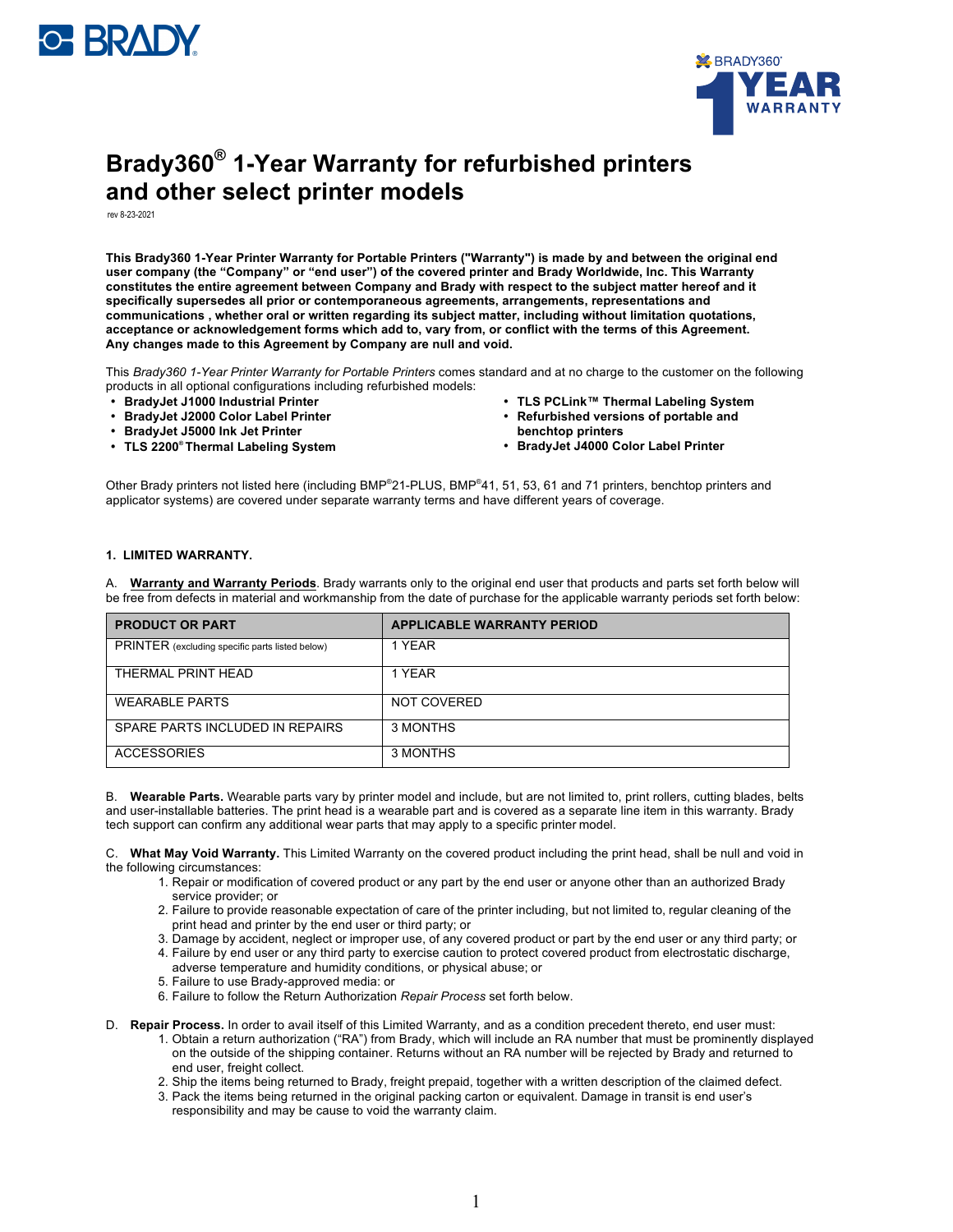

E. **Transportation Costs.** For covered products, Brady will pay freight only to return product to end user and will ship via same method by which end user shipped covered product to Brady. However if Brady determines in the exercise of its reasonable but sole discretion that the product or part returned for warranty service is not defective, or does not otherwise qualify for warranty service, end user shall be liable for all costs of handling and transportation. For Brady coverage of shipping costs as outlined above for covered products, Company must use the method and account number provided by Brady Technical support. Shipping by any method other than by such method approved by Brady or shipping paid for by Company will not be paid for by Brady. Standard ground shipping methods will be used in all cases.

For Central and South America and parts of Mexico and Canada: restrictions apply and transportation policy may differ from that stated herein-contact local Brady office for details.

F. **Brady's Obligation Under Warranty & Disclaimer of all other Warranties.** Brady's sole obligation under the above warranty shall be to repair or replace products and parts during the warranty period. Brady does not assume responsibility for delays in replacement or repair of products or parts. Products and parts repaired or replaced by Brady under warranty shall be warranted for the balance of the original warranty period or ninety (90) days, whichever is longer. NO OTHER WARRANTIES, EXPRESS OR IMPLIED, ARE GIVEN, AND BRADY EXPRESSLY DISCLAIMS ALL OTHER WARRANTIES, INCLUDINGAND WITHOUT LIMITATION, ANY IMPLIED WARRANTIES OF MERCHANTABILITY OR FITNESS FOR A PARTICULAR PURPOSE. Some jurisdictions do not allow limitations on how long an implied warranty lasts, so the above limitations may not apply to particular end users.

G. **Limitations.** No salesperson, representative, or agent of Brady is authorized to make any guarantee, warranty or representation that contradicts the terms contained in this Limited Warranty. Any waiver, alteration, addition, or modification to the warranties contained herein must be in writing and signed by an executive officer of Brady to be valid, binding, and enforceable. The Limited Warranty shall not apply to the use or compatibility of any Brady product or part with other equipment. All statements, technical information, or recommendations relating to the products or parts are based upon tests believed to be reliable, but do not constitute a guaranty or warranty. BRADY SHALL NOT UNDER ANY CIRCUMSTANCES WHATSOEVER BE LIABLE TO ANY PARTY FOR LOSS OF PROFITS, DIMUNITION OF GOOD WILL, OR ANY OTHER SPECIAL, CONSEQUENTIAL, PUNITIVE, OR INCIDENTAL DAMAGES WHATSOEVER WITH RESPECT TO ANY CLAIM IN CONNECTION WITH BRADY PRODUCTS AND/OR PARTS. Brady's maximum liability for warranty claims is limited to the invoice price of the product claimed defective. Some jurisdictions do not allow the exclusion or limitation of incidental or consequential damages, so the above limitation or exclusion may not apply to particular end users, but, in such event, all other terms and conditions of this Limited Warranty shall remain in full force and effect.

**2. CONTACTING BRADY TECHNICAL SUPPORT.** Brady Technical support may be contacted by phone or email. The chart below is subject to change. Certain countries may be excluded from tech support and/or the provisions of this Warranty; contact Brady for details.

| Country               | <b>Telephone</b>                    | eMail                                      | <b>Hours</b>           |
|-----------------------|-------------------------------------|--------------------------------------------|------------------------|
| <b>United States</b>  | 1-800-643-8766                      | tech support@bradycorp.com                 | 7am-6pm CST, M-F       |
| Canada                | 1-800-263-6179                      | bradycanada technicalsupport@bradycorp.com | 7:30am-3:30pm CST, M-F |
| Mexico (Tijuana)      | 1-800-643-8766 or<br>1-800 212-8181 | soporte tecnico@bradycorp.com              | 8am-5pm CST, M-F       |
| Mexico (other areas)  | 1-800-212-8181                      | soporte tecnico@bradycorp.com              | 8am-5pm CST, M-F       |
| Central America       | 1-866-748-4424                      | soporte tecnico@bradycorp.com              | 8am-5pm CST, M-F       |
| Brazil                | +55 11 4166-1500 ext 5              | at@bradycorp.com                           | 8am-5pm CST, M-F       |
| Rest of South America | 1-866-748-4424                      | soporte tecnico@bradycorp.com              | 8am-5pm CST, M-F       |
| Caribbean             | 1-866-748-4424                      | soporte tecnico@bradycorp.com              | 8am-5pm CST, M-F       |

**3. LIMITATION OF LIABILITY.** In no event shall Brady be liable to Company or any other third party for special, indirect, incidental, consequential or punitive damages of any kind or nature whatsoever, whether arising under contract, warranty, or tort (including negligence and strict liability) or any other theory of liability even if the possibility of such damages were disclosed to Brady or could have reasonably been foreseen by Brady. Brady's liability under this Agreement shall never exceed the fees received by Brady from Company. The limitations specified in this Section 7 will survive and apply even if any limited remedy specified in the Agreement is found to have failed of its essential purpose.

**4. GOVERNING LAW.** This Agreement is governed by the laws of the State of Wisconsin without regarding to the conflict of laws. The parties acknowledge and agree that this Agreement does not relate to the sale of good and will not be governed either by either the Uniform Commercial Code or the United Nations Convention on Contracts for the International Sale of Goods. Any disputes, claims or controversies arising under or relating to this Warranty shall be determined by binding arbitration. The arbitration shall be administered by the American Arbitration association ("AAA") and shall be conducted by a single, neutral arbitrator selected by mutual agreement of the parties. The arbitration shall take place in Milwaukee, Wisconsin. All fees and expenses of the arbitration shall be borne by the parties equally, however, each party shall bear the expense of its own counsel, experts, witnesses, and preparation and presentation of proof. Under no circumstances may the arbitrator have the power to award consequential, incidental, special, indirect or punitive damages.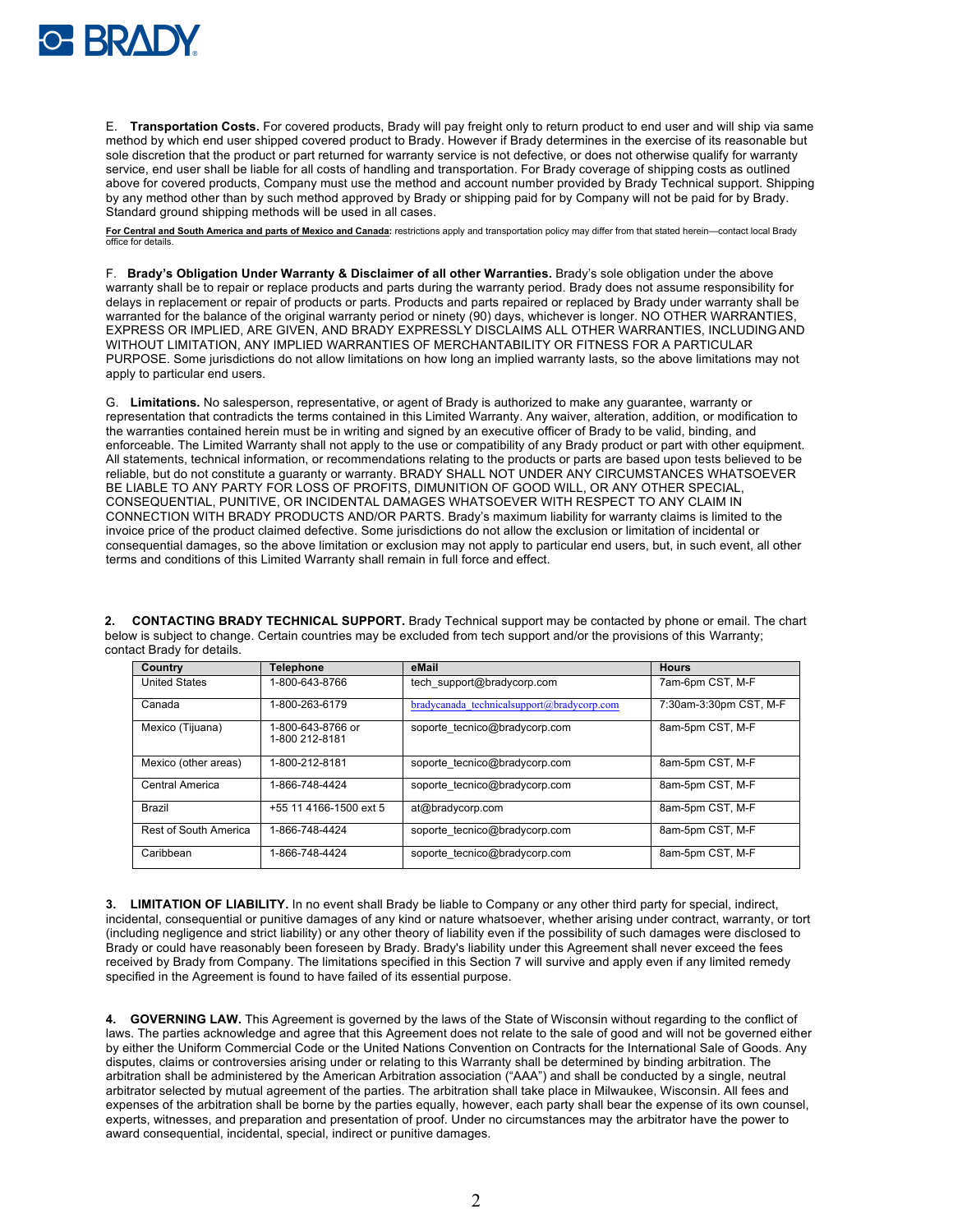

**5. FORCE MAJEURE.** Other than for payment, neither party shall be liable for delays in performance or nonperformance in whole or in part due to any causes that are beyond its reasonable control, such as acts of God, fire, strikes, embargo, acts of government or other similar causes.

**6. SEVERABILITY.** If any provision of this Agreement is held by a court of competent jurisdiction to be contrary to law, the remaining provisions of this Agreement shall remain in full force and effect.